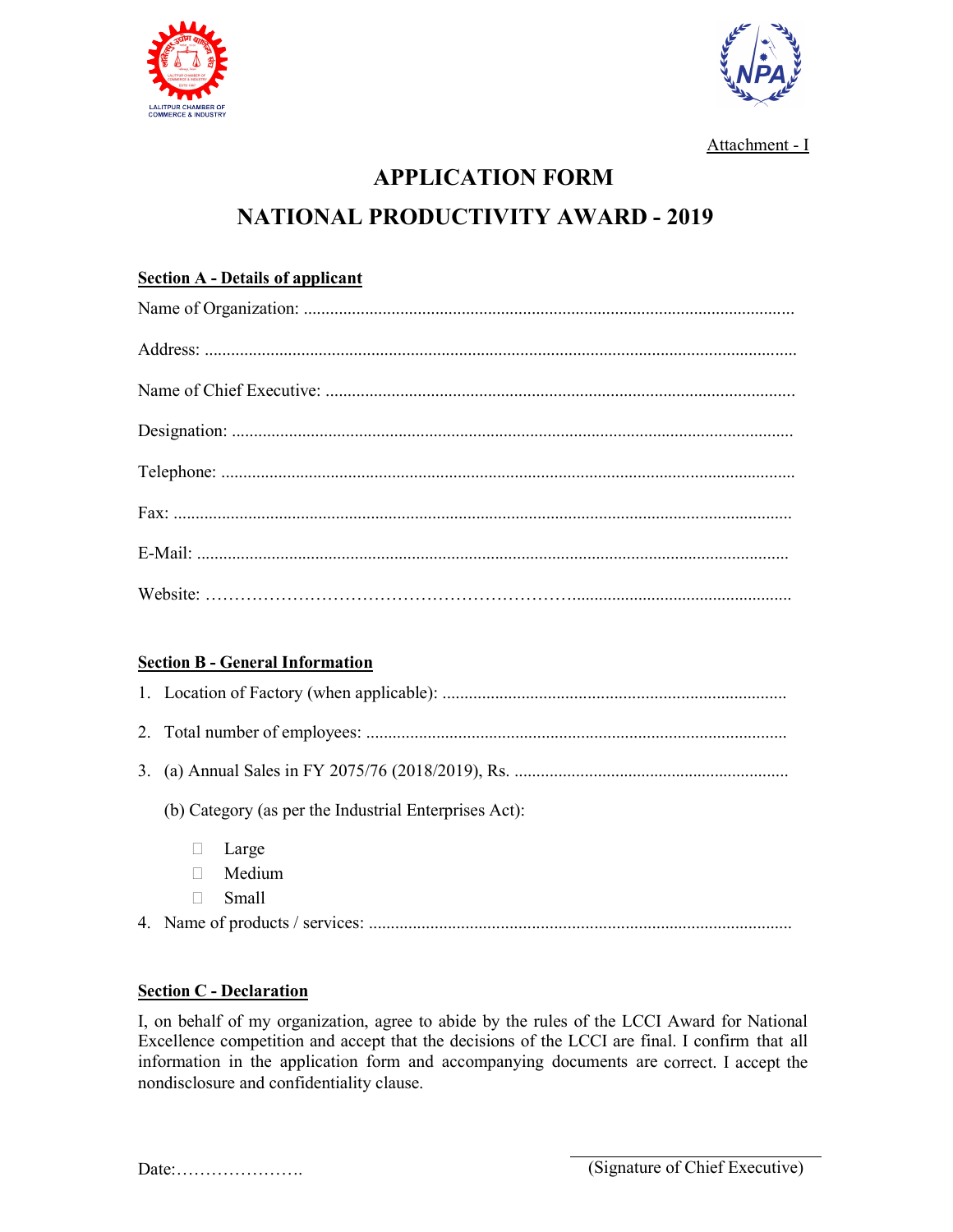



| Contact Address (if different from above) |
|-------------------------------------------|
|                                           |
|                                           |
|                                           |

## Address for all correspondence

Lalitur Chambers of Commerce & Industry Patan Durbar Square Mangalbazar, Lalitpur P.O. Box 26, Lalitpur Tel: 5521740, 5530663, 5539963 Fax: 977-1-5530661 Email: info@lcci.org.np Url: http://www.lcci.org.np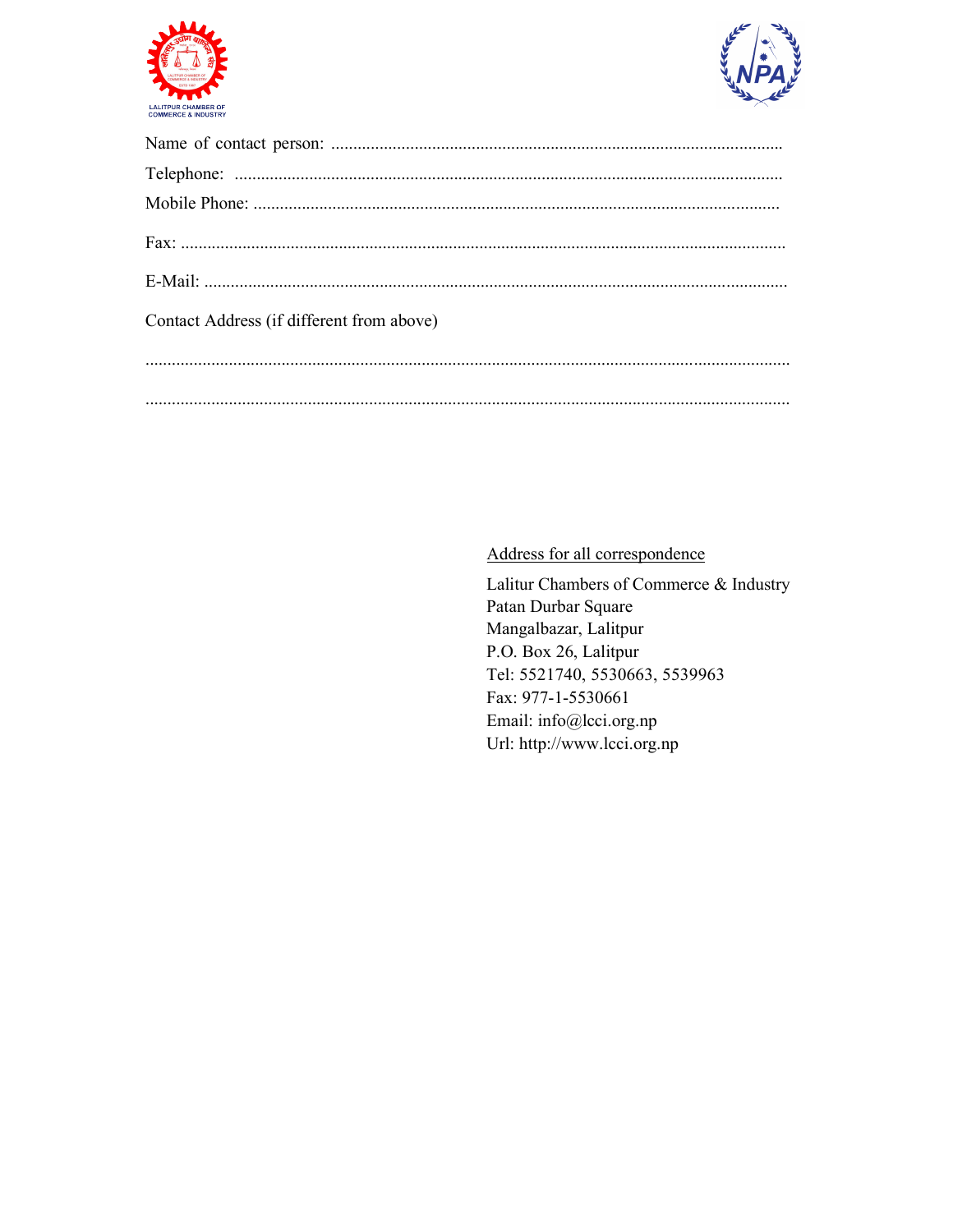



Attachment - II

## **NATIONAL PRODUCTIVITY AWARD - 2019**

## **QUESTIONNAIRE**

*(Please mark the appropriate boxes as applicable to your organization) You may support your evidence with appropriate documents.*

#### **Criterion 1: Organizational Policy, Planning and Commitment**

#### Sub-criteria:

i) Do leaders develop organization vision, mission and values? If yes, how?

- $\Box$  By personal active involvement
- $\Box$  By interaction with employees
- □ Based upon customer feedback
- Others, please specify:

ii) Are policies and strategies formulated? If yes, how?

- $\Box$  Developed vision, mission, values, strategic objectives, etc.
- $\Box$  Vision and mission are clearly defined
- $\Box$  Strategic positioning, objectives and approaches are clearly defined.
- □ Vision, mission, strategic positioning and objectives are communicated properly to all employees
- iii) Are policies and strategies developed, reviewed and updated on a regular basis? If yes, how?
	- $\Box$  In line with the company's vision, mission and values
	- $\Box$  By continuous monitoring of internal and external factors affecting the operation of the unit
	- $\Box$  Others, please specify:

iv) Is there a multi annual corporate level strategic business plan at in place? If yes, how?

- $\Box$  By preparation and approval of a multi annual corporate level strategic business plan with specific targets
- $\Box$  By adaptation of the elements in the written document with necessary changes based on the unfolding changes in the business environment.
- $\Box$  By limiting to minutes or other internal documentation to replace a strategic business plan
- $\Box$  Others, please specify: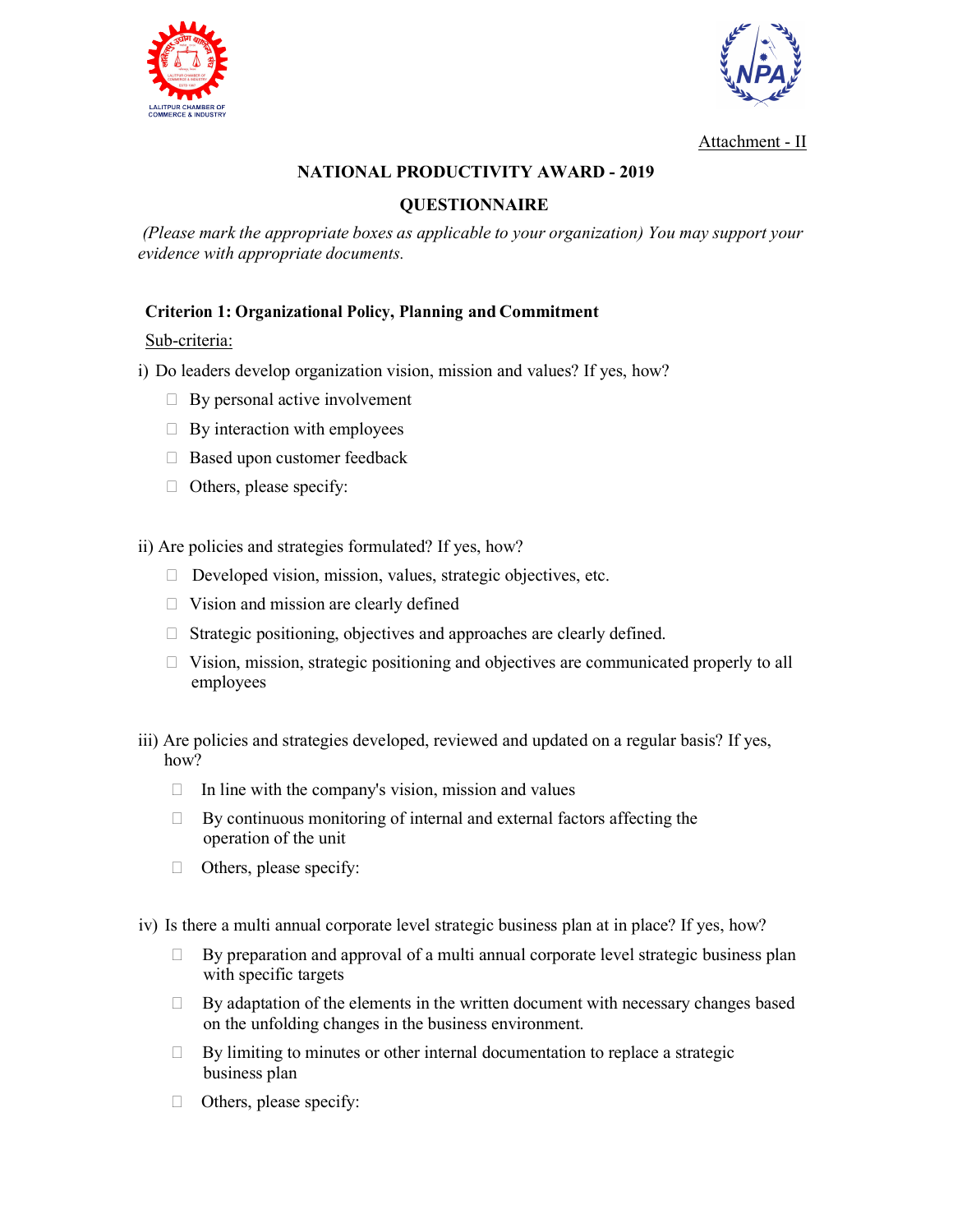



v) Are policies and strategies communicated and implemented? If yes, how?

- $\Box$  By identifying and designing key work systems and reviewing its effectiveness periodically
- $\Box$  By planning activities based on objectives and targets set in the multi annual strategic business plan at the corporate level
- $\Box$  Others, please specify:
- vi) Are organization's assets and resources managed effectively? If yes, how?
	- $\Box$  By utilizing assets and resources to meet laid down strategies
	- $\Box$  By optimal use and consumption of resources and utilities
	- $\Box$  By identifying new methods of production and replacing old technology with new ones
	- $\Box$  Others, please specify:

vii) Are Leaders involved in development of its management systems? If yes, how?

- $\Box$  By ensuring a work system is developed
- $\Box$  By ensuring the work system is implemented for proper and effective measurement
- $\Box$  By ensuring a periodic review and improvement of the systems
- $\Box$  Others, please specify:

viii) Are Leaders involved with customers and partners? If yes, how?

- By meeting, understanding and responding to needs and expectations of customers and partners
- $\Box$  By actively participating in business chambers and associations
- $\Box$  By participating in professional bodies, conference and seminars
- $\Box$  If others, please specify:

ix) Are the organization's employees motivated, supported and recognized by the leader? If yes, how?

- $\Box$  By personally communicating to the employees the organization's vision, mission, values and the strategies and objectives set forth to accomplish the same.
- $\Box$  By creating a learning environment and providing opportunities for their career growth.
- $\Box$  By linking employee performance with financial and non-financial rewards or recognitions.
- $\Box$  If others, please specify: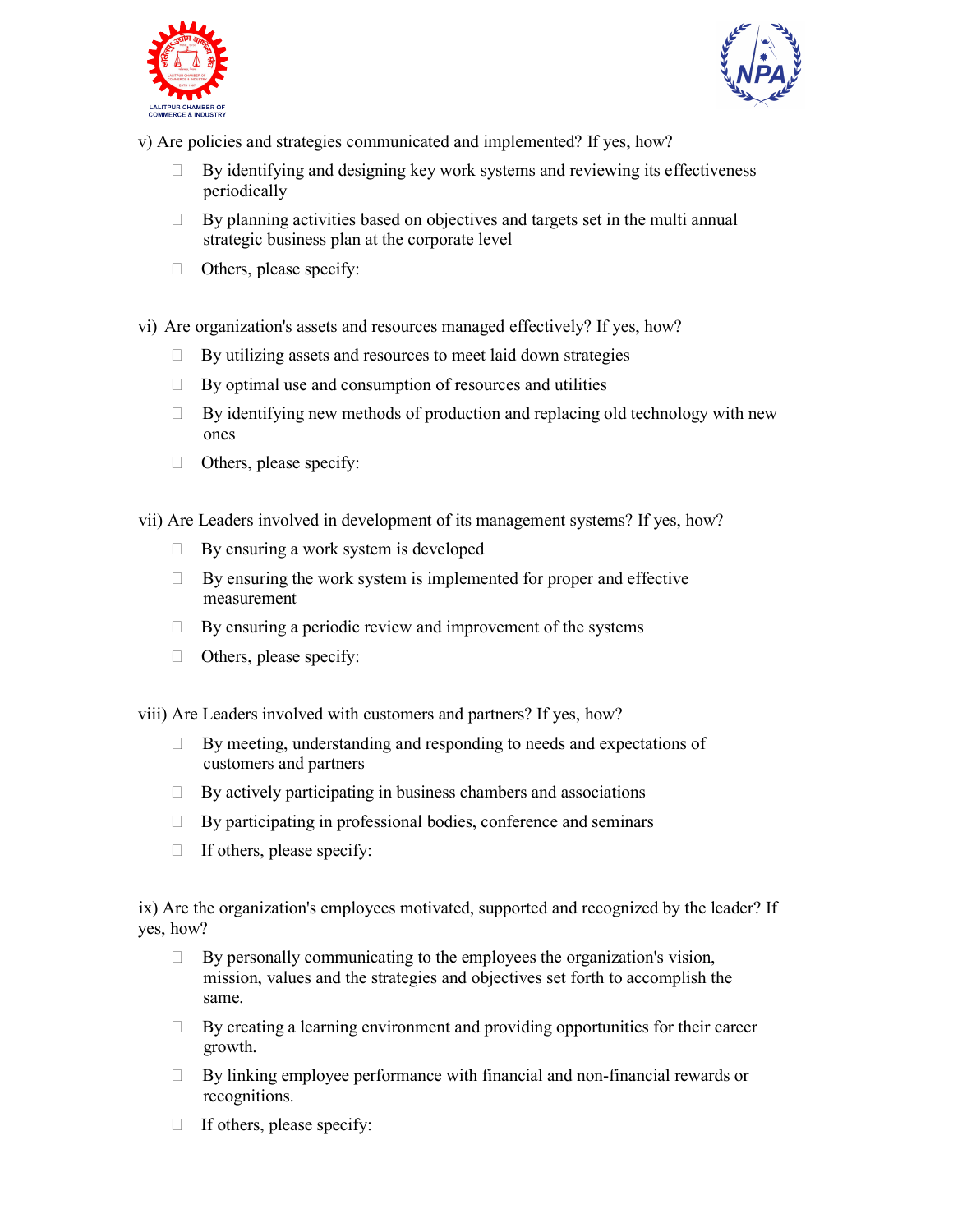



x) Is corporate good governance actively promoted? If yes, how?

- $\Box$  By actively promoting check-and-balance in top management systems through instruments like internal audit, risk management committee
- $\Box$  By promoting shareholder activism, employee unionism, whistle blowing, etc.
- $\Box$  By promoting difference of opinions among board of directors, top management people, etc.
- $\Box$  If others, please specify:

#### **Criterion 2: Organizational Form, Work Plan Development and Deployment**

#### Sub-criteria:

i) Is organizational structure designed and implemented? If yes, how?

- $\Box$  By incorporating quality values (5s, productivity measurement and improvement) into management and supervision roles in the structure
- $\Box$  With responsibility to employees health and safety.
- $\Box$  With responsibility to the public health, safety, environmental protection
- $\Box$  Others, please specify:

ii) Is operational level work plan (financial, marketing, human resources, operations, quality, branch level, etc.) developed and implemented? If yes, how?

- $\Box$  Short-term plan (annual)
- $\Box$  Medium term plan
- D Long-term plan
- $\Box$  Others, please specify:

#### **Criterion 3: Operational Information, Dissemination and Utilization**

#### Sub-criteria:

i) s information base (like Database & MIS) effectively set-up? If yes,

- $\Box$  Computerized with a special program like Oracle, Navision, etc.
- $\Box$  Computerized with a simple software like MS Excel or MS Access
- $\Box$  Others, please specify:
- ii) Are operational information effectively disseminated and utilized? If yes
	- $\Box$  Electronically, after extracting information from the MIS
	- $\Box$  Physically with circulation of printed documents
	- $\Box$  Regular basis with devoted people working on the Database and MIS
	- $\Box$  Others, please specify: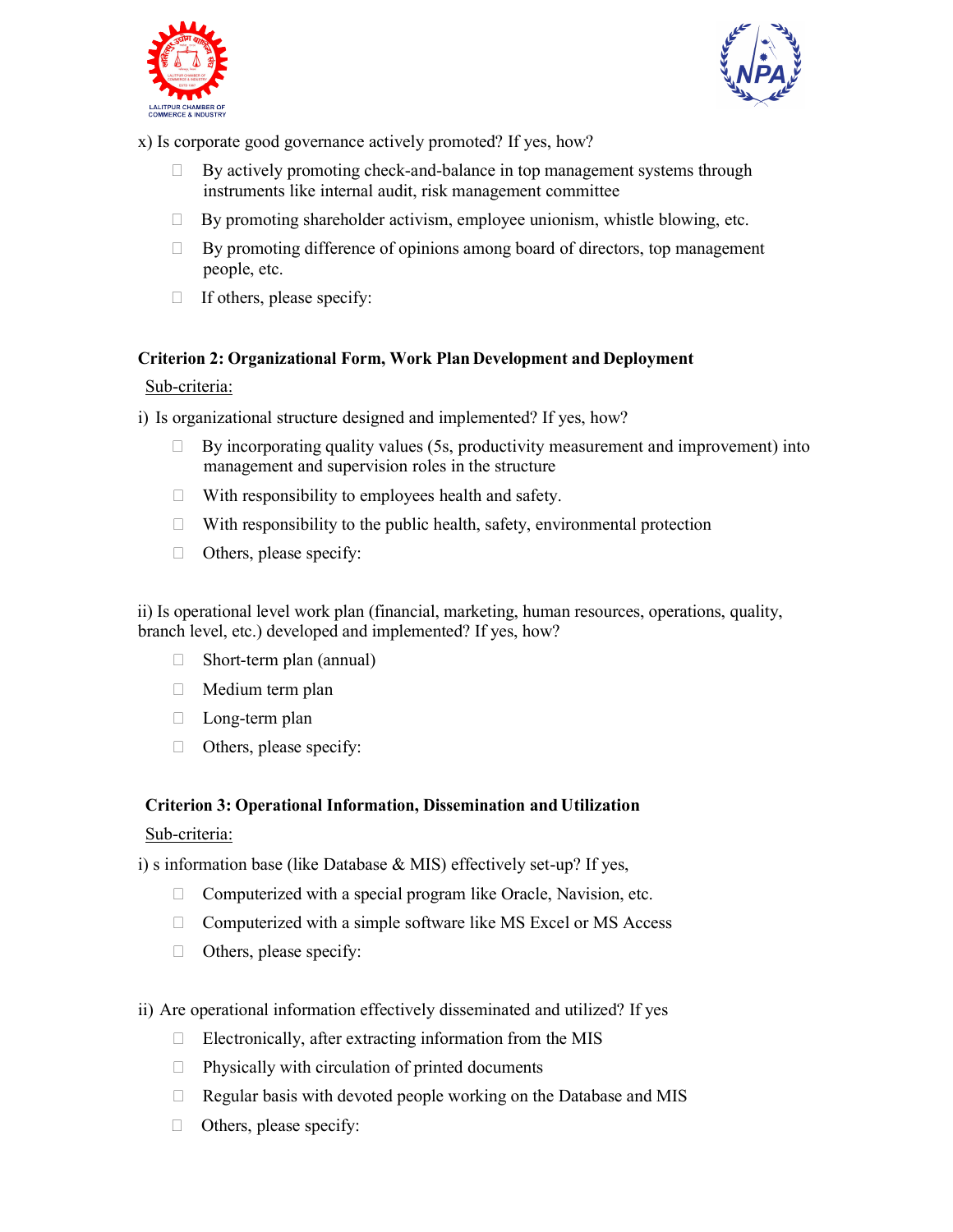



iii) Are productivity related data and information analyzed and used? If yes, for what purpose?

- $\Box$  For planning day to day management and evaluation of productivity
- $\Box$  For comparison with competitor's products and business performance
- $\Box$  For annual productivity ration
- $\Box$  Others, please specify:

#### **Criterion 4: Employees Development**

#### Sub-criteria:

i) Are human resources planned, managed and improved? If Yes, How?

- $\Box$  By developing human resource policies, strategies and plans
- $\Box$  By using employee surveys and other forms of employee feedback
- $\Box$  By using exit interview at the time of employee's departure
- $\Box$  Others, please specify:

ii) Are employees actively involved and empowered? If Yes, How?

- $\Box$  By encouraging and supporting employee participation in improvement activities
- $\Box$  By encouraging and supporting employee's involvement through in-house seminars
- $\Box$  By encouraging and supporting employee's involvement through external training, seminars, etc.
- $\Box$  Others, please specify:
- iii) Do employees and management have a democratic dialogue? If Yes, How? By developing and using the following communication channels:
	- □ Top down
	- $\Box$  Bottom up
	- **Horizontal**
	- $\Box$  Others, please specify:

iv) Do you recognize and reward employees? If Yes, How?

- $\Box$  By proper remuneration, promotion, redeployment, etc.
- $\Box$  By extending benefits e.g. health care, childcare, transport, etc.
- $\Box$  Others, please specify: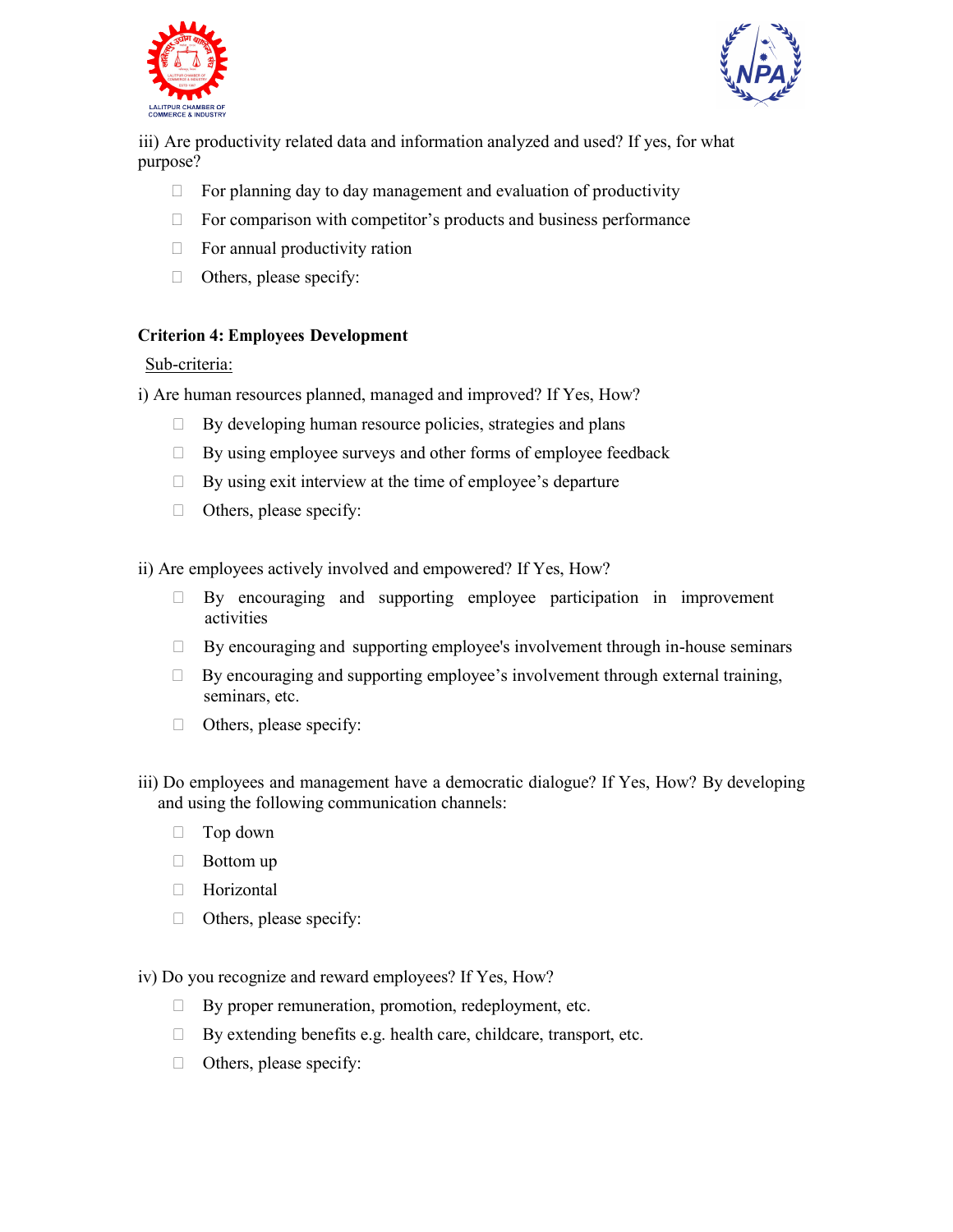



## **Criterion 5: Work System and Productivity improvement**

Sub-criteria:

i) Are work systems systematically designed and standardized? If yes, how?

- $\Box$  By following key processes
- $\Box$  By applying to ISO 9000 and ISO 14000 and NS Mark standards to meet quality, environment management and occupational health and safety systems in process management
- □ 5s, Kaizen, PDCA, tool used
- $\Box$  Others, please specify:
- ii) Is standard work system implemented and continuously improved? If yes, how?
	- $\Box$  By identifying and prioritizing opportunities for improvement
	- $\Box$  By obtaining feedback from productivity results and research
	- $\Box$  By complying with the requirements of the standards, including regular quality audit and follow up of the actions to be taken for improvement
	- $\Box$  Others, please specify:
- iii) Are products and services designed, developed, produced, delivered and serviced with customer focus? If yes, how?
	- $\Box$  By using market research, customer surveys and other forms of feedback
	- $\Box$  By producing products and services in line with designs and developments
	- $\Box$  Delivering products and services to customers in time
	- $\Box$  Others, please specify:
- iv) Is customer relationships managed and enhanced? If yes, how?
	- $\Box$  By active involvement with customers
	- $\Box$  By positively responding to feedback received from day to day contacts including complaints
	- $\Box$  By honoring warrantee.
	- $\Box$  By using regular surveys, other forms of structured data gathering.
	- $\Box$  Others, please specify: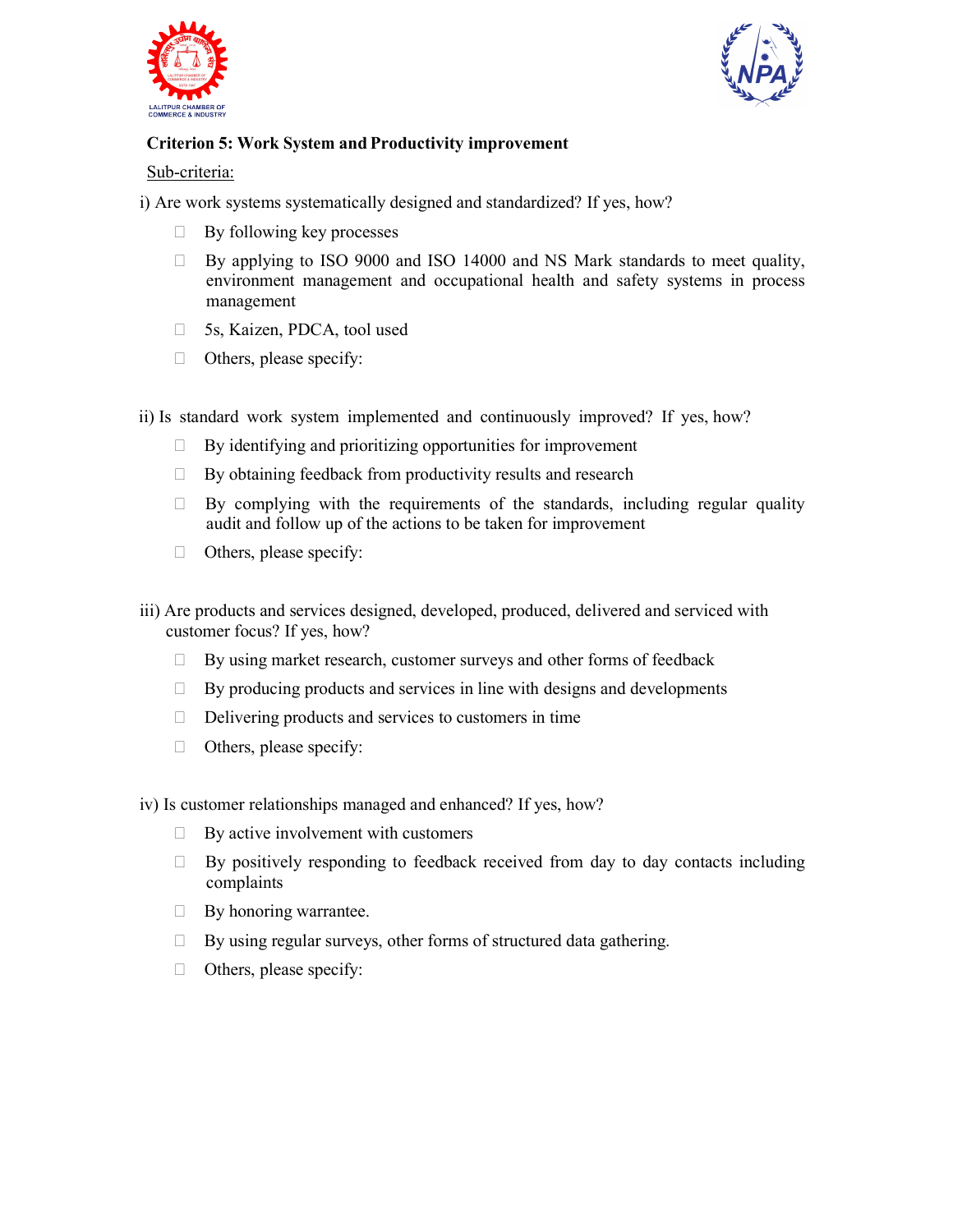



#### **Criterion 6: Customer Satisfaction and Relationship**

#### Sub-criteria:

i) Are customers' perceptions of the organization obtained regularly? If yes, how?

- By customer surveys
- □ Through customer feedback slip
- **Interview**
- Others, please specify:

#### ii) What are the performance indicators of the organization with respect to the following:

|                                      | Excellent | Good | Satisfactory |
|--------------------------------------|-----------|------|--------------|
| Quality of products and services     |           |      |              |
| Sales and after sales support        |           |      |              |
| Loyalty to the organization or brand |           |      |              |
| Others, please specify:              |           |      |              |

#### **Criterion 7: Employees Satisfaction**

#### Sub-criteria:

- i) Job satisfaction and motivation: Do you obtain perception measures of employees? If yes, how?
	- **By carrying out surveys**
	- $\Box$  By having focus group discussions
	- $\Box$  By conducting interviews
	- Others, please specify: ....................

ii) How do employees rate company's performance regarding the following indicators?

|                                         | Excellent | Good | Satisfactory |
|-----------------------------------------|-----------|------|--------------|
| Achievements by organization            |           |      |              |
| Motivation and involvement of employees |           |      |              |
| Satisfaction of employees               |           |      |              |
| Services provided to the employees      |           |      |              |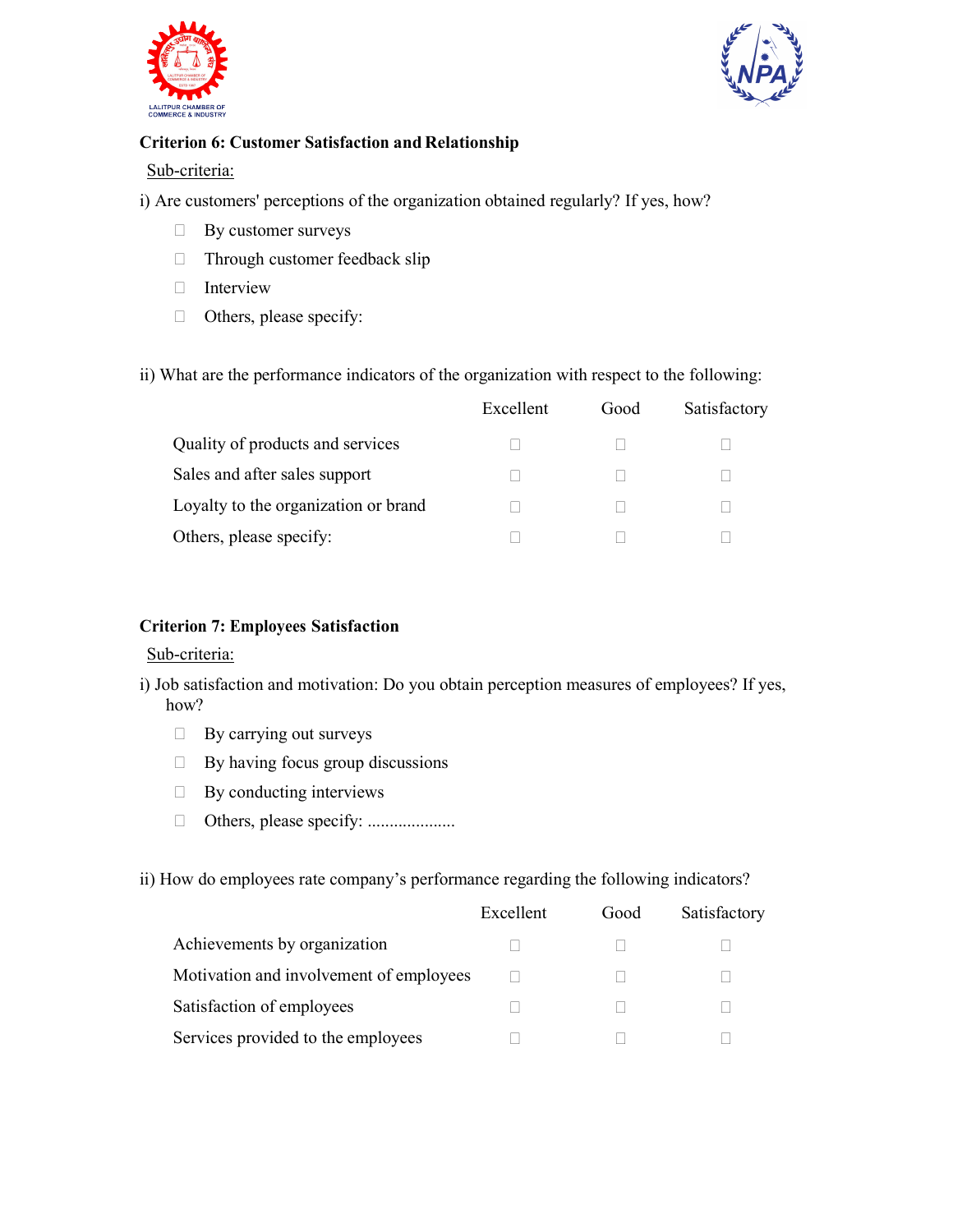



## **Criterion 8: Performance Results (based on Audited Report)**

Sub-criteria:

i) What were the key performance outcomes during the last three fiscal years?

|                                | 2072/73 | 2073/74 | 2074/75 |
|--------------------------------|---------|---------|---------|
| <b>Non-financial outcomes:</b> |         |         |         |
| Volume of sales,               |         |         |         |
| Market share (estimated), %    |         |         |         |
| Others, please specify:        |         |         |         |
|                                |         |         |         |

Mention any unusual event or factor beyond company's control that has affected the above positively or negatively:

|                            | 2072/73 | 2073/74 | 2074/75 |
|----------------------------|---------|---------|---------|
| <b>Financial outcomes:</b> |         |         |         |
| Sales, Rs.                 |         |         |         |
| Net profit, Rs.            |         |         |         |
| Share price, Rs.           |         |         |         |
| Dividends, Rs.             |         |         |         |
| Others, please specify:    |         |         |         |

Mention any unusual event or factor beyond company's control that has affected the above positively or negatively: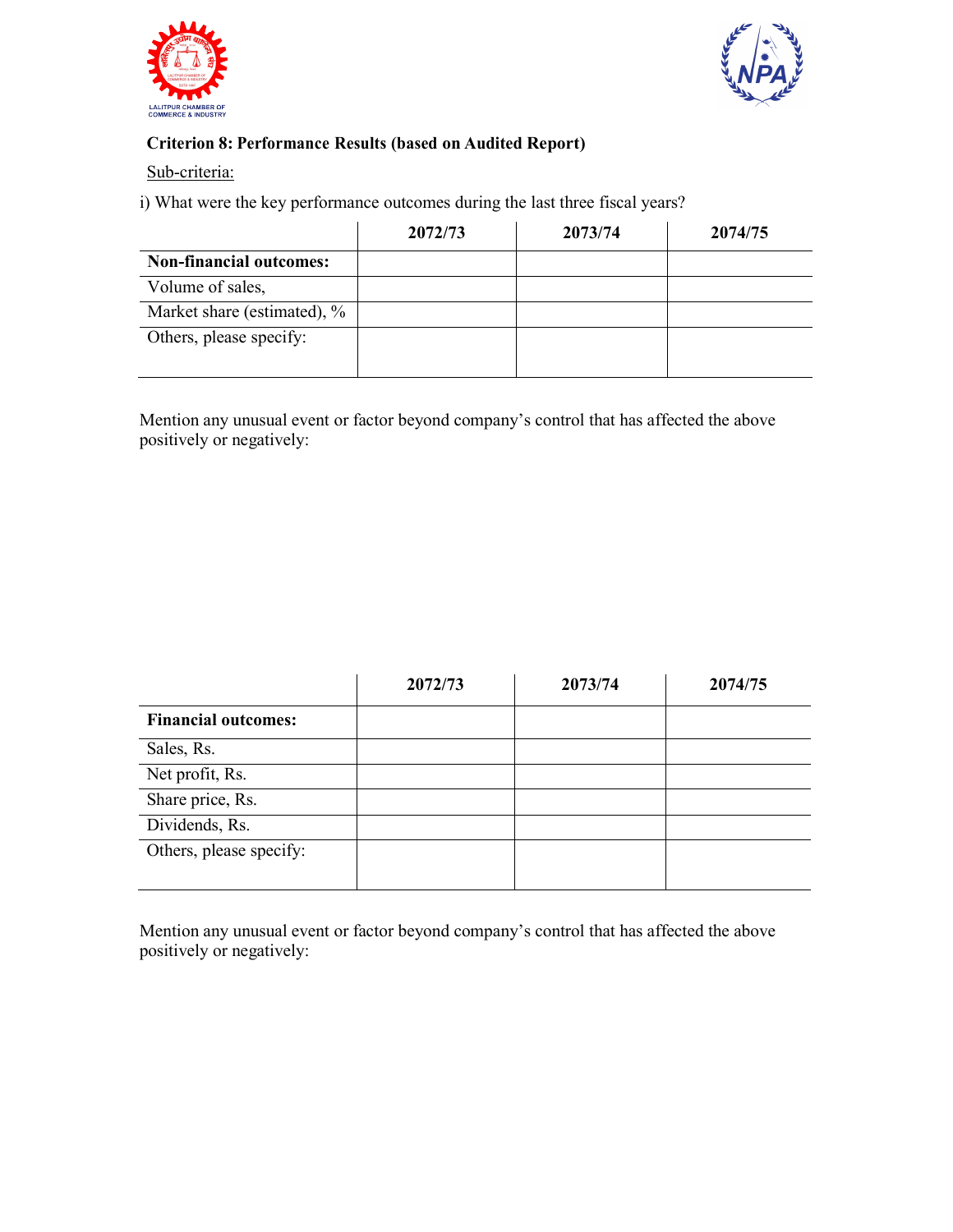



ii) How are the key performance indicators during last three fiscal years?

|                            | 2072/73 | 2073/74 | 2074/75 |
|----------------------------|---------|---------|---------|
| Work system:               |         |         |         |
| Labout Productivity        |         |         |         |
| (Production volume/Labour) |         |         |         |
| Defect rate $(\% )$        |         |         |         |
| Waste minimum ration       |         |         |         |
| Others, please specify:    |         |         |         |
|                            |         |         |         |
| Raw Materials & Utility:   |         |         |         |
| Major material utilization |         |         |         |
| Inventory turnover         |         |         |         |
| Major utility consumption  |         |         |         |
| Others, please specify:    |         |         |         |
|                            |         |         |         |
| <b>Financial:</b>          |         |         |         |
| Capital Productivity ratio |         |         |         |
| Return on equity, %        |         |         |         |
| Return on net assets, %    |         |         |         |
| Others, please specify:    |         |         |         |
|                            |         |         |         |

#### **Criterion 9: Future Expansion/Diversification Plans**

#### Sub-criteria:

i) Do you have future Productivity improve plans in place with respect to/in context of the followings:

- Changing national global business environment and other emerging trends
- New target market segment
- $\Box$  Future capacity needs of the organization
- Others, please specify:

ii) Have you developed a productivity measurement and improve plan? If Yes, How do you plan to implement them?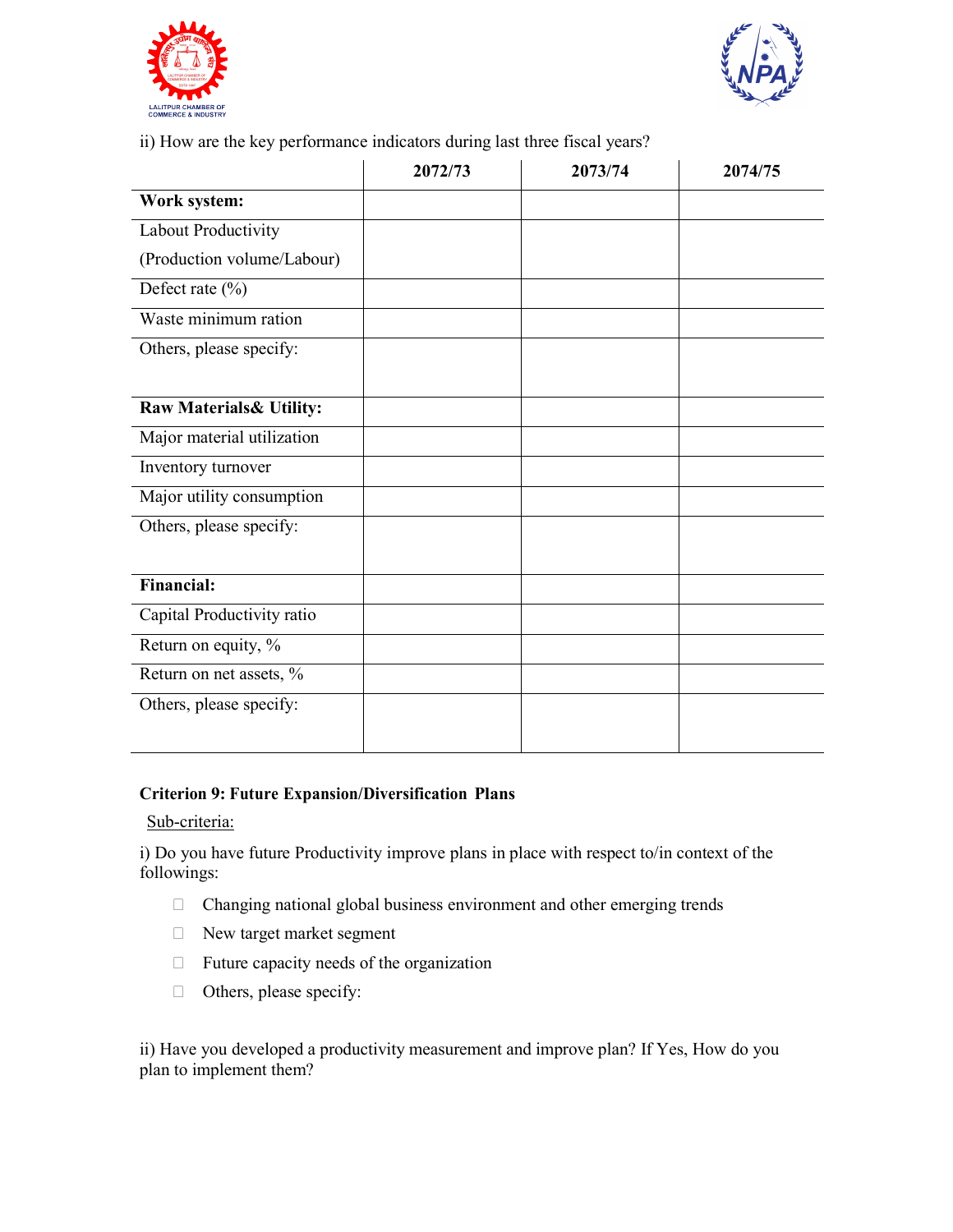



Attachment - III

# **NATIONAL PRODUCTIVITY AWARD - 2019 QUESTIONNAIRE**

### **Criterion 10: Human Resource Development**

#### Sub-criteria:

i) Is Human Resource development well planned? If yes, how?

- By establishing long-term and short-term action plans to achieve the human resource development strategies and goals
- By involving line managers and employees in developing human resource strategies and action plans
- $\Box$  By aligning employee recruitment and selection policy with human resource strategies and action plans

ii) How is Employee education, training and development taken care of?

- $\Box$  By conducting periodical Learning Need Analysis for employees in line with business objectives and organizational values
- $\Box$  By inducting new employees, and existing employees given new job functions
- $\Box$  By having programs to identify, develop and retain talents with potential for greater contributions
- $\Box$  By having programs for leadership development and succession planning for key positions

iii) Is Employee health, safety and work satisfaction taken care of?

- By creating a work environment that enhances employee's safety, health and other well being
- $\Box$  By promoting a harmonious relationship between management and employees/unions
- $\Box$  By communicating its human resource strategies, policies, systems and processes to all employees
- $\Box$  Others, please specify:
- iv) How are employees recognized?
	- $\Box$  By aligning employee compensation and benefits policy to human strategies and action plans.
	- $\Box$  By developing reward and recognition schemes to support organization's values, objectives and goals.
	- $\Box$  Others, please specify:
- v) How does the organization encourage employee involvement and commitment?
	- $\Box$  By jointly developing and agreeing employee performance targets
	- $\Box$  By jointly reviewing period performance progress and linking the performance with rewards and recognitions.
	- $\Box$  Others, please specify: